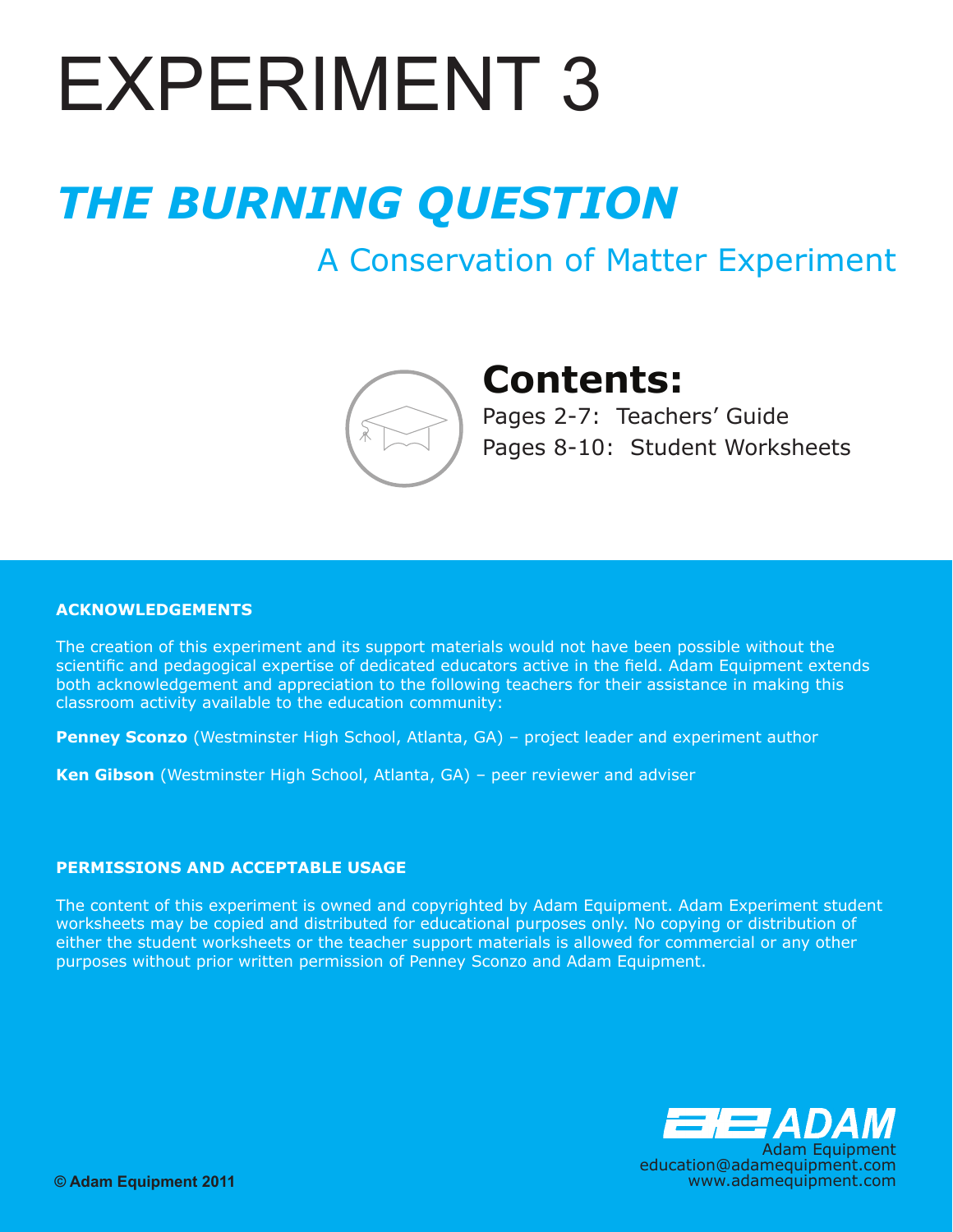

# *THE BURNING QUESTION*

A Conservation of Matter Experiment

#### AGE LEVEL

This experiment is designed for ages 14-18. It can be adapted for ages 10-13.

### **SUBJECTS**

Chemical reactions, chemistry, science as inquiry and data analysis.

## PURPOSES

- To demonstrate the Law of Conservation of Matter.
- To dispel common misconceptions about combustion reactions.
- To have students analyze data that has been collected using laboratory equipment (balances).

# TIME NEEDED

**Guide**

One laboratory period. Additional time may be required for analysis of data and additional discussions.

# ACTIVITY OVERVIEW

Students burn steel wool in both an open and closed environment to understand what happens to matter during a chemical reaction.

This lesson is designed to easily and quickly integrate into existing curriculum. It comes complete with a three-page student hand-out, standards correlations, vocabulary lists, plus extensions and assessment tools with answer keys. This Adam Experiment is appropriate for remedial, review, reinforcement, or extension purposes.

# HFI PFUL ADVICE TO MAXIMIZE SAFETY AND STUDENT SUCCESS

- 1. It is best to use medium-coarse steel wool. Fine steel wool might contribute to popping out of the evaporating dish and onto the counter. Do not use steel wool with soap added, such as Brillo pads.
- 2. For safety purposes, wear safety goggles during this experiment and also remove paper from the area where the steel wool is being heated.
- 3. Burn steel wool samples in a pre-massed evaporating dish so any pieces of steel wool that break off can still be included in the total mass. Otherwise, student measurements might support the idea that mass decreases in a combustion reaction.
- 4. Exercise care when heating steel wool. Do not hold the sample piece directly in a Bunsen burner flame. If a burning splint is used to start the burning, quickly remove the splint after igniting the sample. Vigorous heating could produce popping which will reduce the gain in mass to be measured.
- 5. The difference in mass for this small sample of steel wool will be very small. Every bit counts so using the evaporating dish and taking steps to prevent popping will eliminate some error.
- 6. To prevent burns, remember to cool the test tubes and the evaporating dish before handling or weighing.
- 7. Discuss the accuracy of centigram balances. A very slight difference in mass in part two of this experiment might not represent a real change because of the machine's repeatability within  $\pm 0.01$ g.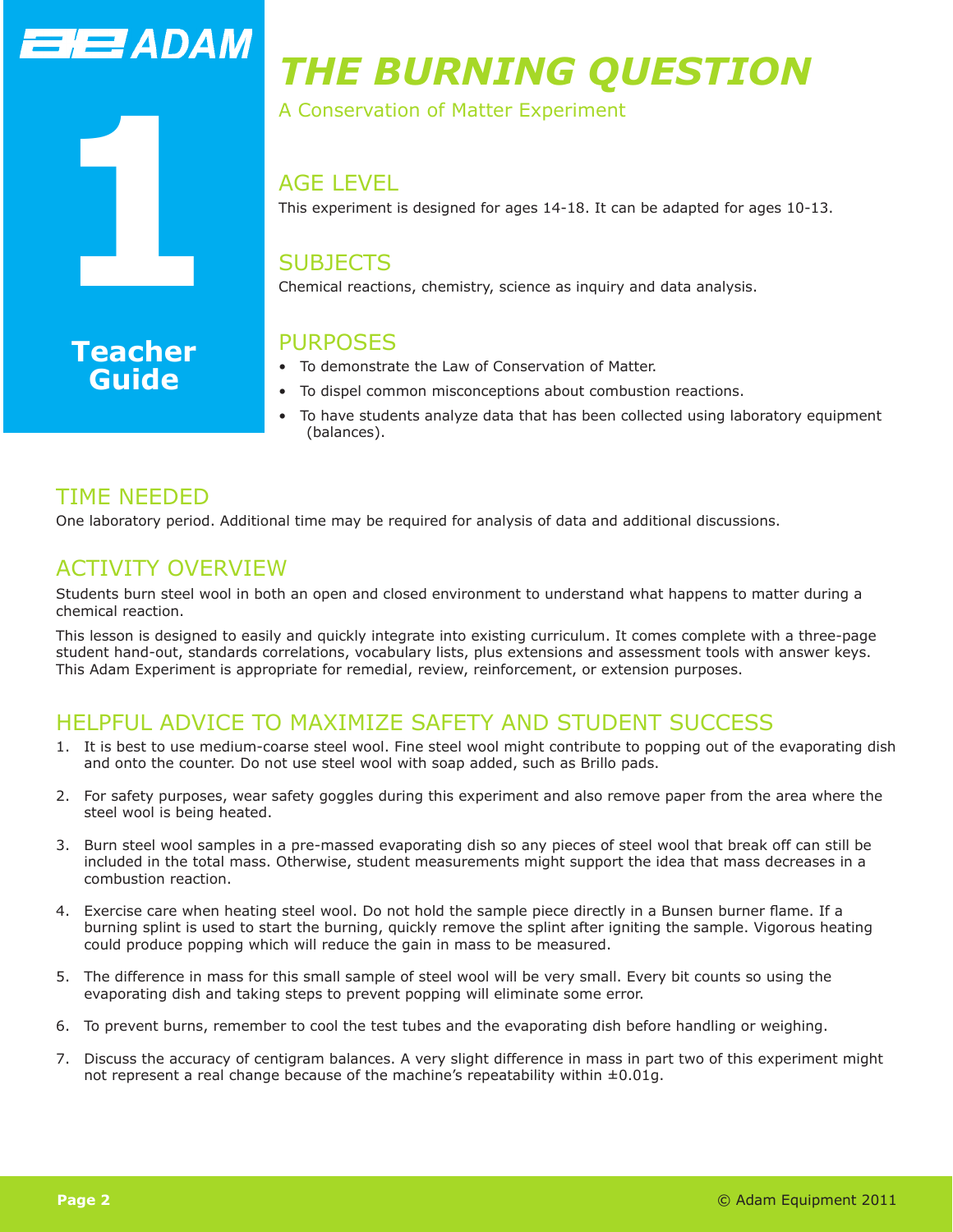### SCIENCE SKILLS AND ABILITIES

#### **SCIENCE AS INQUIRY**

- Abilities necessary to do scientific inquiry:
	- 1. Develop descriptions, explanations, predictions, and models using evidence and explanations. (ages 10-13)
	- 2. Formulate scientific explanations and models using logic and evidence. (ages 14-18)
	- 3. Using mathematics in scientific inquiry. (ages 10-18)

#### **PHYSICAL SCIENCE**

• Understanding chemical reactions. (ages 14-18)

#### **DATA ANALYSIS, PROBABILITY AND DISCRETE MATH**

• Understand and apply data collection, organization and representation to analyze and sort data. (ages 10-18)

#### **GEOMETRY AND MEASUREMENT**

• Understand and apply appropriate units of measure, measurement techniques, and formulas to determine measurements. (ages 10-18)

### KEY VOCABULARY

**ANTOINE LAVOISIER:** A French pioneer in modern chemistry who, during the 1770's, was one of the first scientists to understand the importance of measurements. Considered by many to be the Father of Modern Chemistry, he is also noted for his discovery of the role that oxygen plays in combustion.

**ATOM:** The building block of all matter; the smallest particle of an element that has the chemical properties of the element.

**BATTERY TERMINAL:** The connection point for electrical current on a battery/conductor.

**CHEMICAL REACTION:** The process in which substances undergo chemical changes, forming new substances with different properties.

**CENTIGRAM:** A fundamental unit of mass used in the metric system (equal to one hundredth of a gram).

**COMBUSTION:** A reaction where a substance chemically combines with oxygen while being burned.

**CORROSION:** The process where metals wear away gradually. The most common form of corrosion is rusting which occurs when iron combines with oxygen and water.

**FLAMMABLE:** Easily ignited and capable of burning rapidly.

**GRAM** A fundamental unit of mass used in the metric system (equal to the weight of one cubic centimeter of distilled water at 4°C).

**LAW OF CONSERVATION OF MATTER:** Matter cannot be created or destroyed. Matter is simply rearranged in a chemical reaction.

**MASS:** A measurement that reflects the amount of matter (more precisely, the sample's weight divided by acceleration due to gravity).

**OXIDIZE:** To combine with oxygen in a chemical reaction, as in burning or rusting.

**PHLOGISTON THEORY:** A former theory of combustion in which all flammable objects contained a substance called phlogiston.

**QUANTITATIVE ANALYSIS:** A type of chemistry dealing with accurate measurements of the amounts or proportions of the various elements in a substance.

**REACTANT:** A substance that is part of a chemical reaction, and is present at the start of the reaction.

**VAPORIZATION:** The conversion of a solid or a liquid into a gas.

**VOLATILE:** Evaporating or vaporizing very quickly at normal temperatures and pressures.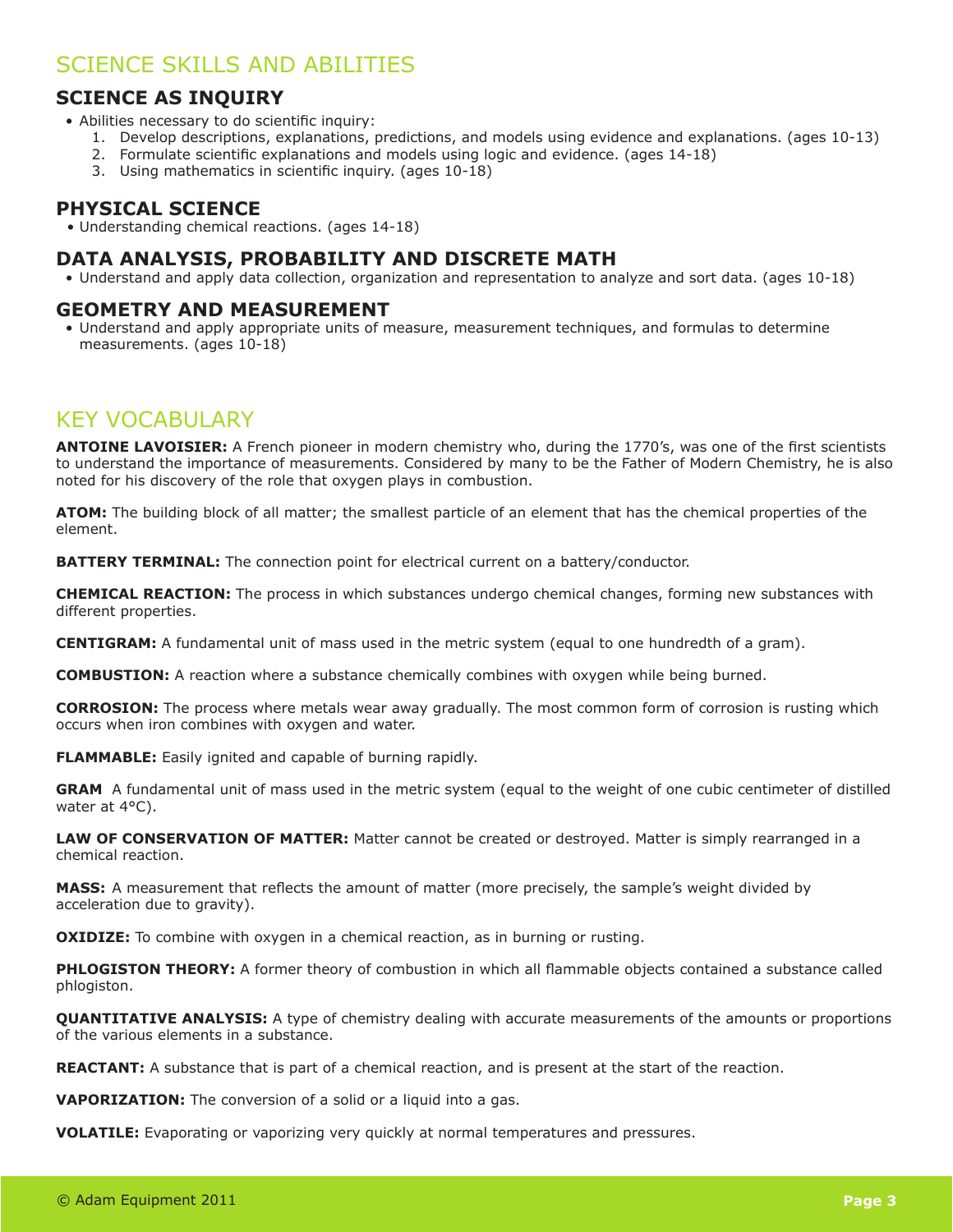# SAMPLE DATA

#### **EXPERIMENT 1: Open System**

| Mass of steel wool                 | 1.13q  |
|------------------------------------|--------|
| Mass of evaporating dish           | 50.75g |
| Mass of steel wool and dish        | 51.88g |
| Mass of burned steel wool and dish | 51.99a |
| Mass of burned steel wool          | 1.24a  |

#### **EXPERIMENT 2: Closed System**

| Mass of test tube                              | 42.78g |
|------------------------------------------------|--------|
| Mass of steel wool                             | 0.70a  |
| Original Mass of steel wool and test tube      | 43.48g |
| Mass of steel wool and test tube after burning | 43.49g |
| Mass of burned steel wool                      | 0.71a  |

#### **EXTENSION: Closed System With Increased Oxygen Environment**

| Test tube                              | 42.77g |
|----------------------------------------|--------|
| Steel wool                             | 0.69q  |
| Test tube + steel wool                 | 43.46g |
| Test tube $+$ steel wool after burning | 43.47a |
| Steel wool after burning               | 0.70q  |

#### **CONTROL TEST: Closed System With Nitrogen Environment**

NOTE: This control was teacher-tested to support the experimental data collected. This experiment does not have to be repeated but data is shown for the teacher's benefit.

| Test tube                            | 42.13g |
|--------------------------------------|--------|
| Steel wool                           | 0.68g  |
| Test tube $+$ steel wool             | 42.81g |
| Test tube + steel wool after burning | 42.81g |
| Steel wool after burning             | .67g   |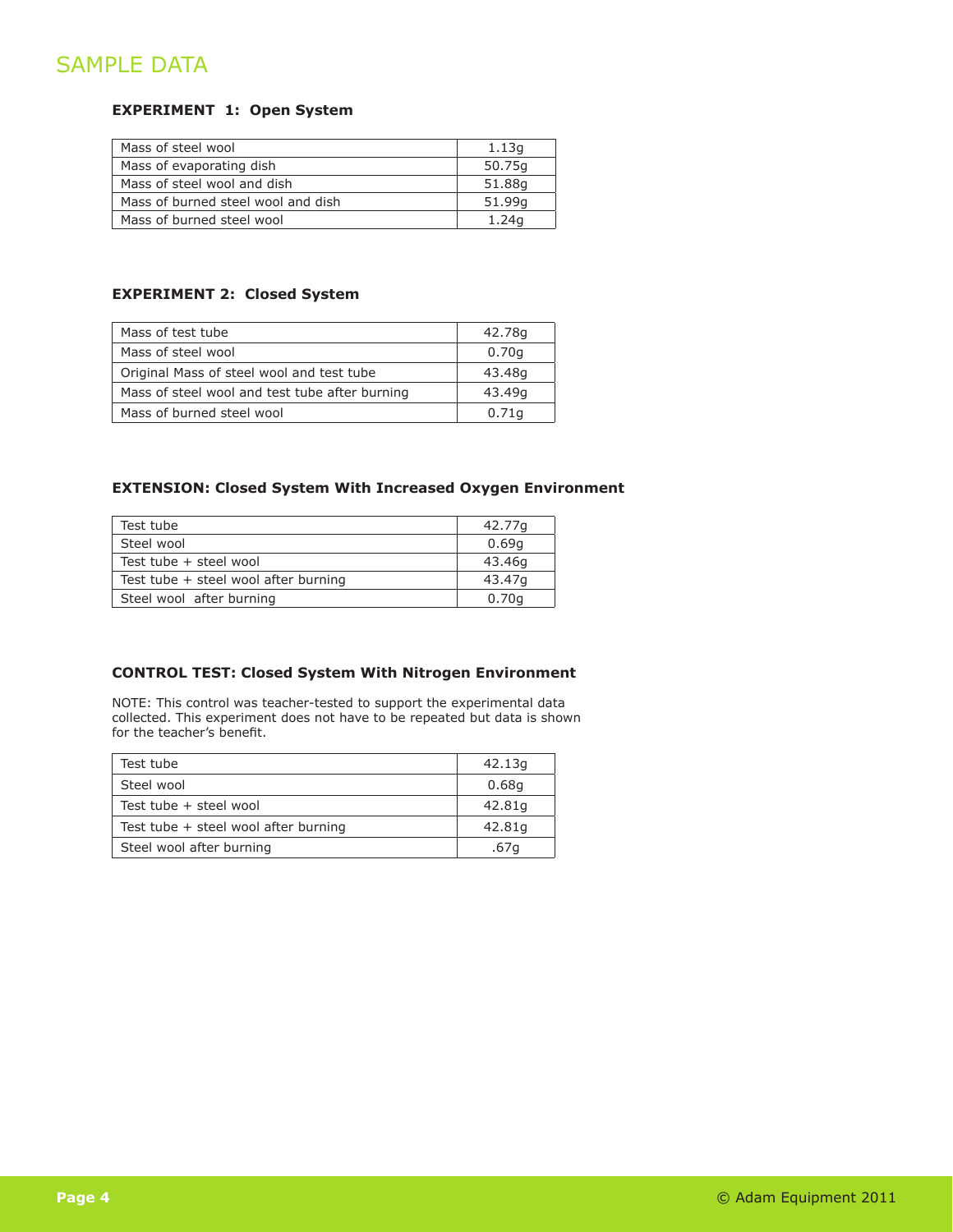## ANSWER KEY FOR STUDENT ASSESSMENT SHFFT

- 1. Initially, steel wool is a silver gray color with a little shine to it. After the combustion reaction, the steel wool appears a darker bluish-gray in color and there is less shine. The mass of the steel wool has increased.
- 2. a. There was a yellow-orange light or glow.
	- b. There was a color change. (Note: The increase in mass is calculated from a measurement, and should not be included as an observation.)
- 3. If the steel wool gets heavier without adding anything that is visible to it, your little brother might think some new matter was created.
- 4. The mass of the steel wool sample increased when the iron (Fe) combined with oxygen  $(O<sub>2</sub>)$  in the air.

4Fe  $_{\text{\tiny (S)}}$  + 3O<sub>2 (g)</sub>  $\rightarrow$  2Fe<sub>2</sub>O<sub>3 (s)</sub>

- 5. The steel wool is heated differently. In the first experiment the heat from the glowing surface, the steel wool and the air are all in direct contact. The steel wool is heated as it burns and it is in direct contact with the air. In the second experiment, the test tube, the air, and the steel wool are being heated, but the heat is not in direct contact with the steel wool. Attaching the balloon prevents air from moving freely in and out of the balloon.
- 6. Only a color change indicates a chemical reaction might have occurred.
- 7. There is no light or glow observed. The reaction might be incomplete which would explain less of an increase in mass.
- 8. An increase in the mass of the steel wool must be balanced by a decrease in the mass of free oxygen molecules in the air. In the first experiment, the increased mass of the steel wool is measured and recorded. No attempt is made to determine if any oxygen is removed from the air. In the second experiment where there is a closed system, the color of the steel wool indicates formation of a new product. Oxygen is removed from the air as it chemically combines with the iron of the steel wool. As the mass of the steel wool increases, the mass of the air in the tube must decrease. In a closed system, the total mass will remain constant as the oxygen simply moves from the air to the steel wool where a new substance forms. The total mass of the closed system remains constant. Pay careful attention to the balloon!
- 9. When rusting occurs the properties of the metal changes. Corrosion weakens the iron because the iron oxide (rust) flakes off, and the amount of steel wool is reduced.
- 10. The corrosion of iron can be slowed down or prevented by not permitting the metal to come in contact with oxygen. This can be done by painting, coating with oil, or galvanizing (coating with zinc) the sample of iron.

# POSSIBLE EXTENSIONS

Burning steel wool in a closed system filled with extra oxygen.

- 1. This part is conducted by the teacher but students are to record data during the procedure.
- 2. TEACHER: Repeat all steps to of Experiment 2 with this modification to Step 4: Flush the test tube with oxygen and slightly inflate the balloon with oxygen to a diameter of approximately 10cm.
- 3. STUDENTS: Record mass of test tube, steel wool and steel wool with test tube. Make observations after heating and also once test tube has cooled completely. Mass the test tube with the steel wool inside.
- 4. Compare and contrast the results from the closed system where a sample of steel wool was burned in air (experiment 2) versus the results from this extension where the sample is burned in a closed system with an enriched oxygen environment.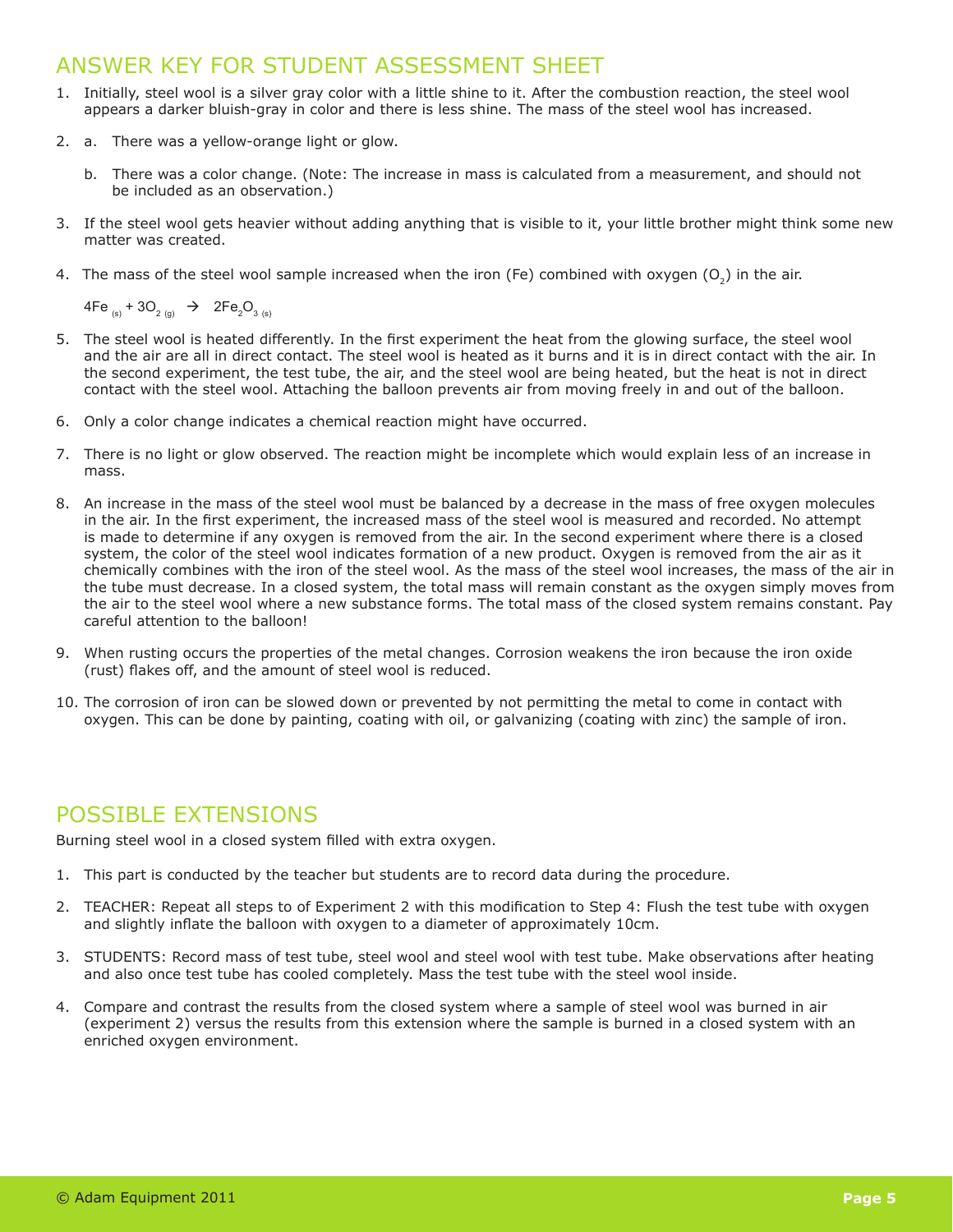# ADDITIONAL RESOURCES

Visit www.adamequipment.com/education regularly for new classroom resources.

### ABOUT ADAM EQUIPMENT

Adam Equipment's world headquarters is located in Milton Keynes, United Kingdom, with facilities in the United States, Australia, South Africa and China. The company's balances have been trusted by professionals worldwide for 40 years. Contact Adam Equipment at education@adamequipment.com or online at www.adamequipment.com/education.

# ADAM EQUIPMENT BALANCES RECOMMENDED FOR THIS EXPERIMENT

#### **Highland Portable Precision Balance Models recommended for this experiment: HCB 302 Portable Balance (300g capacity x 0.01g readability)**

Complete with more features and accessories than any other in its class, Adam Equipment's Highland Portable Precision Balances have what it takes for school and college applications. The reliable Highland provides the latest in weighing technology, 15 weighing units with four weighing modes and it is easy enough for novice students. It features Adam's unique patented ShockProtect™ overload protection to withstand up to 200kg, and HandiCal™ internal calibration with built-in mass. Calibrate whenever you want without external masses or use your own masses. USB and RS-232 interfaces are both included with cables. The rechargeable battery (adapter/charger included), removable draft shield and brilliant backlit display with capacity tracking make Highland the most complete portable precision balance available. Available in seven models from 150g x 0.001g to 3000g x 0.1g. For complete product details, visit www. adamequipment.com/education.



#### **Core Portable Compact Balance Model recommended for this experiment: CQT 202 (200g capacity x 0.01g readability)**

Compact and durable, no other balance can beat the Core for basic weighing value. The tough, durable ABS housing is designed to withstand classroom environments, while being easy to clean and protected from accidental spills. With built-in ShockProtect™ overload protection, Core balances can handle excessive overloads without a problem. The simple keypad with dual tare keys and a brilliant backlit display make Core balances easy to use. Complete with a removable draft shield, AC adapter, and integral security slot, Core balances are ready to work right out of the box.



# GETTING INVOLVED IN ADAM EQUIPMENT'S EXPERIMENTS

#### **Feedback On This Adam Experiment**

If you have feedback on this Adam Experiment that would be valuable to other teachers, we encourage you to share your thoughts. Please email your comments to Adam's education division at education@adamequipment.com.

#### **Submitting Your Own Experiment**

If you have an idea for a useful educational resource that you would like to share with other teachers, Adam Equipment is interested in hearing from you. Initial submissions need to include only a simple description of the activity with the activity's purpose, subject, and grade level. Please contact Adam's education division by e-mail at education@adamequipment.com to determine if your particular activity will fit into our experiment library. Adam Equipment will respond promptly to all inquiries.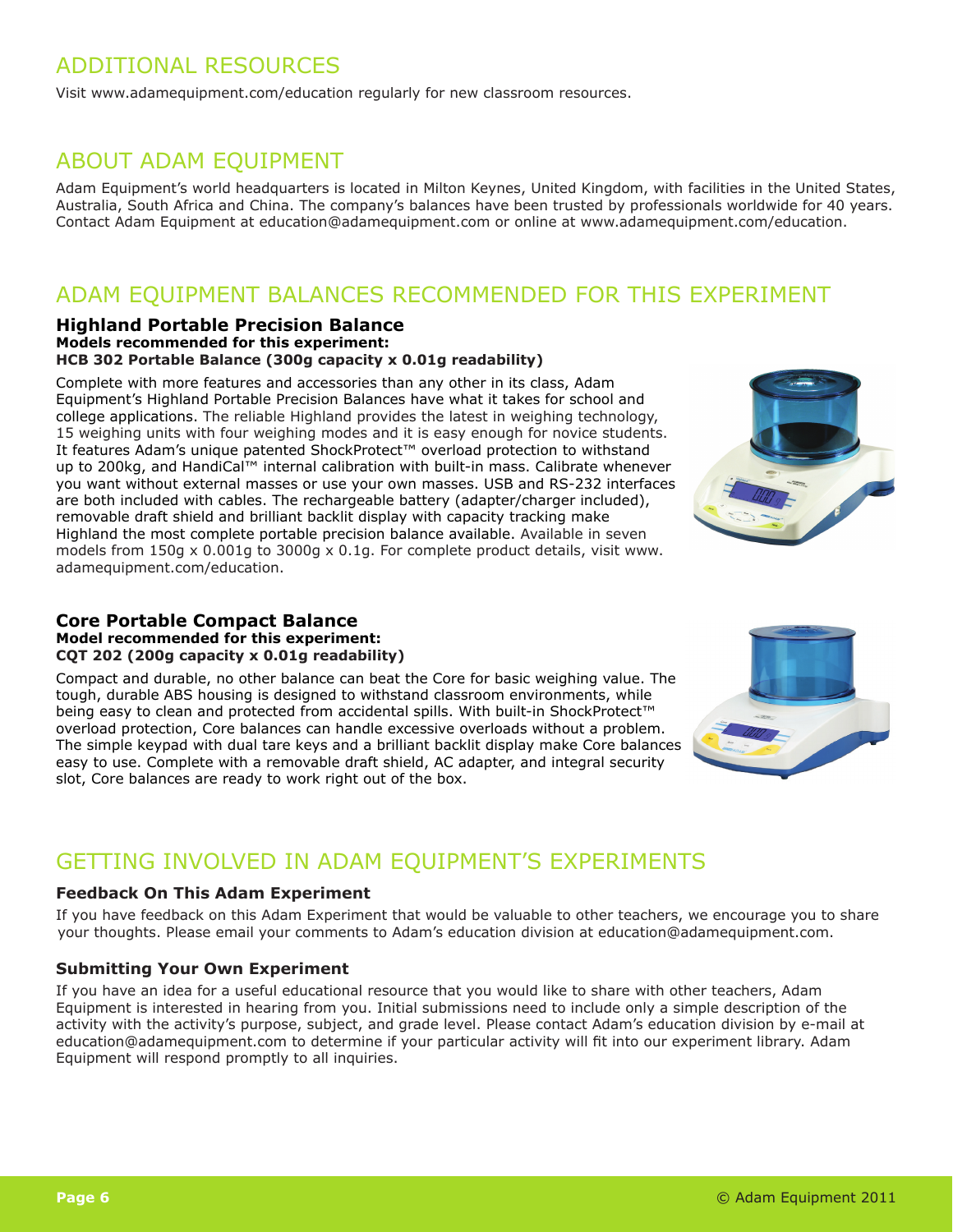# **ENERADAM**



# **Section**

# *THE BURNING QUESTION*

A Conservation of Matter Experiment

# INTRODUCTION

One of the properties of matter is its ability to burn or to support combustion. In the 18th century, the French chemist Antoine Lavoisier determined that when matter burns, the oxygen in the air combines with the matter. Lavoisier conducted

experiments so that none of the products of burning could be lost. He carefully measured the mass of all the reactants at the beginning of the experiment then he measured the mass of all the products at the end of the reaction. Lavoisier had the best laboratory money could buy and he was meticulous in taking those measurements. From his work, Lavoisier came up with a theory about combustion that was far better than the popular Phlogiston Theory.

The Law of Conservation of Mass states that the total mass of all the reactants before a chemical reaction must be the same as the total mass of all the products after the chemical reaction has finished. For this to be true, the total number of atoms involved in the reaction must be constant. The total mass does not change because the total number of atoms does not change. Atoms are conserved in a chemical reaction.

Consider the starting mass and the final mass in common chemical reactions such as Alka-Seltzer® dissolving in water, a candle burning, or iron rusting. Observe a piece of wood before and after it has been burned. What products are formed? What similarities and what differences are there between the reactants and the products in this reaction? How does the final mass of the products compare to the starting mass of the reactants?



**ANTOINE LAVOISIER** *The Father of Modern Chemistry*

A French pioneer in modern chemistry who, during the 1770s, was one of the first scientists to understand the importance of measurements. He changed chemistry from a qualitative to a quantitative science.

# PURPOSE

What changes are anticipated when a piece of steel wool burns? Would burning a sample of steel wool in an open air environment have a different outcome from burning the sample in a closed container? By conducting these experiments, you'll be able to answer these burning questions and you will come to a better understanding of the Law of Conservation of Matter.

# WHAT YOU NEED

- Steel wool pads, #0 grade
- Wooden splint
- Acetone
- Rubber balloon, helium quality
- Aluminum foil
- Glass rod
- Large, rimmed test tube (2.5cm x 19.5cm)
- 250 mL beaker
- Bunsen burner
- New nine-volt battery
- Safety goggles
- Large evaporating dish (metal, porcelain or glass)
- CQT 202 or HCB 302 balance

# MAKE A HYPOTHESIS

Predict any changes to the mass of a piece of steel wool when it is burned. Will burning the steel wool in a closed container change your prediction? Write two separate hypotheses for any changes you predict, one hypothesis for burning the steel wool in open air and another hypothesis for burning steel wool in a closed container.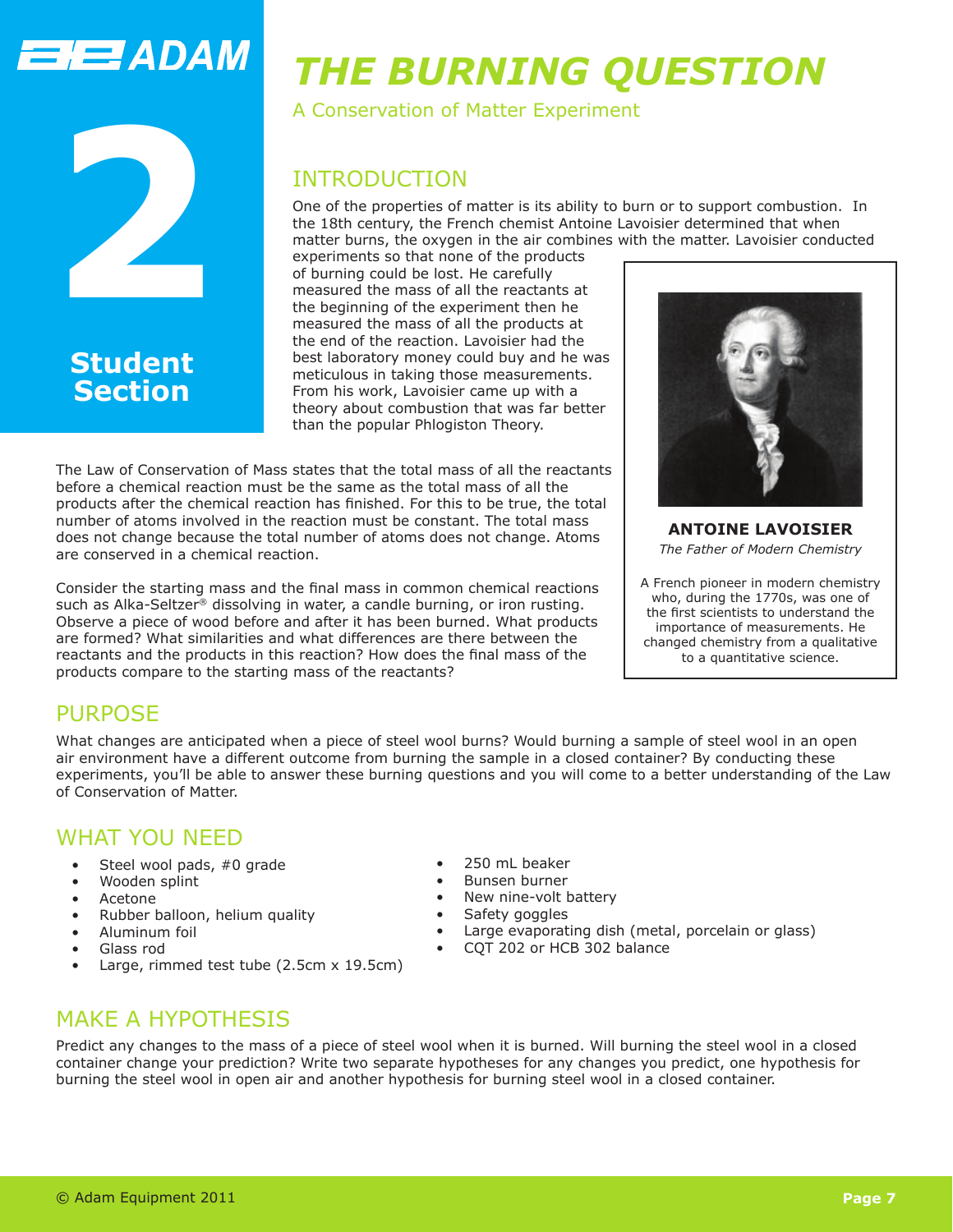# STUDENT PROCEDURES

#### **Teacher preparation of steel wool**

- 1. Remove a small section of a steel wool pad and open the weave to increase the surface area. A 10g to 15g piece should be enough for a class of 20 students, working in pairs.
- 2. Place the piece of steel wool into a 250mL beaker and add enough acetone to cover the strands of the pad. Cover the beaker with foil to reduce vaporization. Swirl to keep the acetone moving over the strands of steel wool and use a glass stirring rod to make sure all the strands have good contact with the acetone. Soak for five minutes to remove the protective coating on the strands. **Caution: Acetone is volatile and extremely flammable. Handle with care and keep away from heat sources.**
- 3. Use the glass rod to remove the pad from the acetone and carefully shake any excess acetone into a sink. Immediately flush the sink with water. Place the steel wool on a paper towel and allow it to air-dry. Acetone evaporates quickly, so this should only take a couple of minutes.

#### **Experiment 1: Burning of steel wool in an open system**

*(Make sure to wear safety goggles during the burning procedure)*

- 1. Remove a small section of steel wool (approximately 1.0 grams) that has been cleaned with acetone. Place the sample on a centigram balance and record the mass in the chart provided.
- 2. Mass a large evaporating dish. Record. Add the steel wool to the evaporating dish and record the mass of the dish and steel wool.
- 3. Using a new nine-volt battery, touch the two battery terminals to strands of the steel wool. Make observations. (Be careful the sparks do not hit you, your clothing or other flammable materials.) Use the battery to burn the entire piece of steel wool.
- 4. If necessary, use a burning splint to completely oxidize the piece of steel wool.
- 5. Record the new mass of the burned steel wool. Make observations.

#### **Experiment 2: Burning steel wool in a closed system**

*(Make sure to wear safety goggles during the burning procedure)*

- 1. Mass a large test tube and record the data in the chart provided.
- 2. Form a small piece of steel wool (approximately 0.50 grams) into the shape of the large test tube. Mass the piece of steel wool.
- 3. Place the steel wool in the test tube and mass the steel wool and test tube.
- 4. Remove all air from a balloon and secure the balloon over the opening of the test tube.
- 5. Heat the test tube over a Bunsen burner flame for five minutes. Be careful not to get the balloon near the flame. Make observations.
- 6. Cool the test tube completely. Make observations. Now remove the balloon and mass the test tube with the steel wool inside.